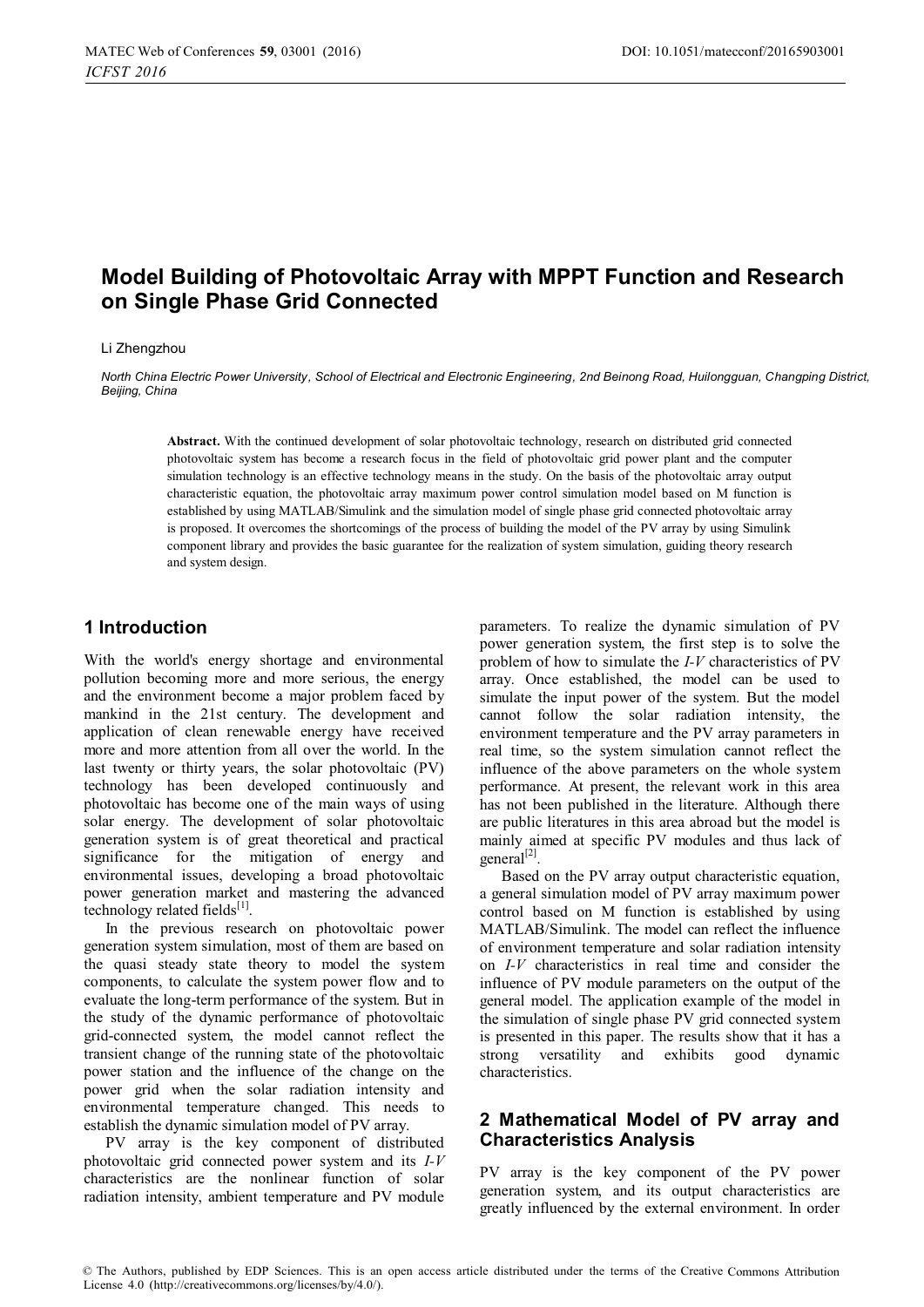to study the influence of the external environment change on its output characteristics, we need to establish a mathematical model. And In the MATLAB environment, the characteristics of the output under different environmental parameters need to be analyzed.

#### **2.1 Establishment of Mathematical Model of PV Array**

In practical applications, the PV modules are usually connected in series and parallel to a  $M \times N$  PV array(M) and N are the number of PV modules in series and parallel $[3]$ .

In this paper, the mathematical model of the PV array for MATLAB modeling is as follows.

Under the condition of any solar radiation intensity  $R(W/m<sup>2</sup>)$  and ambient temperature *Ta*( °C ), the temperature  $Tc({}^{\circ}\mathcal{C})$  of solar cell is as follows:

$$
T_C = T_a + t_C \times R \tag{1}
$$

*R* is the total solar radiation on the inclined plane of the PV array and  $t_c$  is the temperature coefficient of the PV array module.

Under the reference condition, *Isc* is short circuit current;  $V_{oc}$  is open circuit voltage;  $V_m$  and  $I_m$  are the current and voltage of peak point. When the voltage of the PV array is *V*, the corresponding point current is *I*.

$$
I = I_{sc} \left( 1 - C_1 (e^{\frac{V}{C_2 V_{oc}}}-1) \right)
$$
 (2)

$$
C_1 = \left(1 - \frac{I_m}{I_{SC}}\right) e^{-\frac{V_m}{C_2 V_{OC}}}
$$
 (3)

$$
C_2 = \frac{\left(\frac{V_m}{V_{OC}} - 1\right)}{\ln\left(1 - \frac{I_m}{I_{SC}}\right)}
$$
(4)

Considering the change of solar radiation and temperature:

$$
I = I_{sc} \left( 1 - C_1 (e^{\frac{V - DV}{C_2 V_{oc}}} - 1) \right) + DI \tag{5}
$$

$$
DI = \alpha \cdot \frac{R}{R_{ref}} \cdot DT + \left(\frac{R}{R_{ref}} - 1\right) \cdot I_{sc} \tag{6}
$$

$$
DV = -\beta \cdot DT - R_s \cdot DI \tag{7}
$$

$$
DT = T_C - T_{ref} \tag{8}
$$

In the above formula, *Rref* and *Tref* are the reference values for the solar radiation and the PV array temperature and they are generally taken as  $1 \text{kW/m}^2$  and  $25^{\circ}$ C.

 $\alpha$ —the current variation of temperature coefficient under the reference sunlight  $(A^{\circ}C)$ ;

 $\beta$ —the temperature coefficient of voltage variation under the reference of the sunshine( $V$ /°C);

*R<sub>s</sub>*—series resistance of PV module ( $\Omega$ ).

#### **2.2 Characteristic Analysis of PV Array**

PV array is the basic component of the solar PV power generation system. The characteristics of *I-V* and *I-P* are influenced by the sun light intensity, ambient temperature and parameters of PN junction photocell which presents a non-linear relationship. On the basis of the mathematical model of the PV array mentioned above, the simulation results are as follows by using the MATLAB environment to analyze the characteristics of the PV array<sup>[4]</sup>.

The typical characteristics of PV arrays are shown in Figure 1, Figure 2. Figure 1 and Figure 2 show that *P-V* and *I-V* change with the change of the solar radiation. Figure 3 shows the law of *P-V* with the change of en vironment temperature.<br>Typical I-V characteristics curve of PV with solar radiation intensity chang



**Figure 1** *I-V* Characteristics of Typical PV Arrays with the Variation of Solar Radiation Intensity



**Figure 2** *P-V* Characteristics of Typical PV Arrays with the Variation of Solar Radiation Intensity



**Figure 3** *P-V* Characteristics of Typical PV Arrays with the Variation of Temperature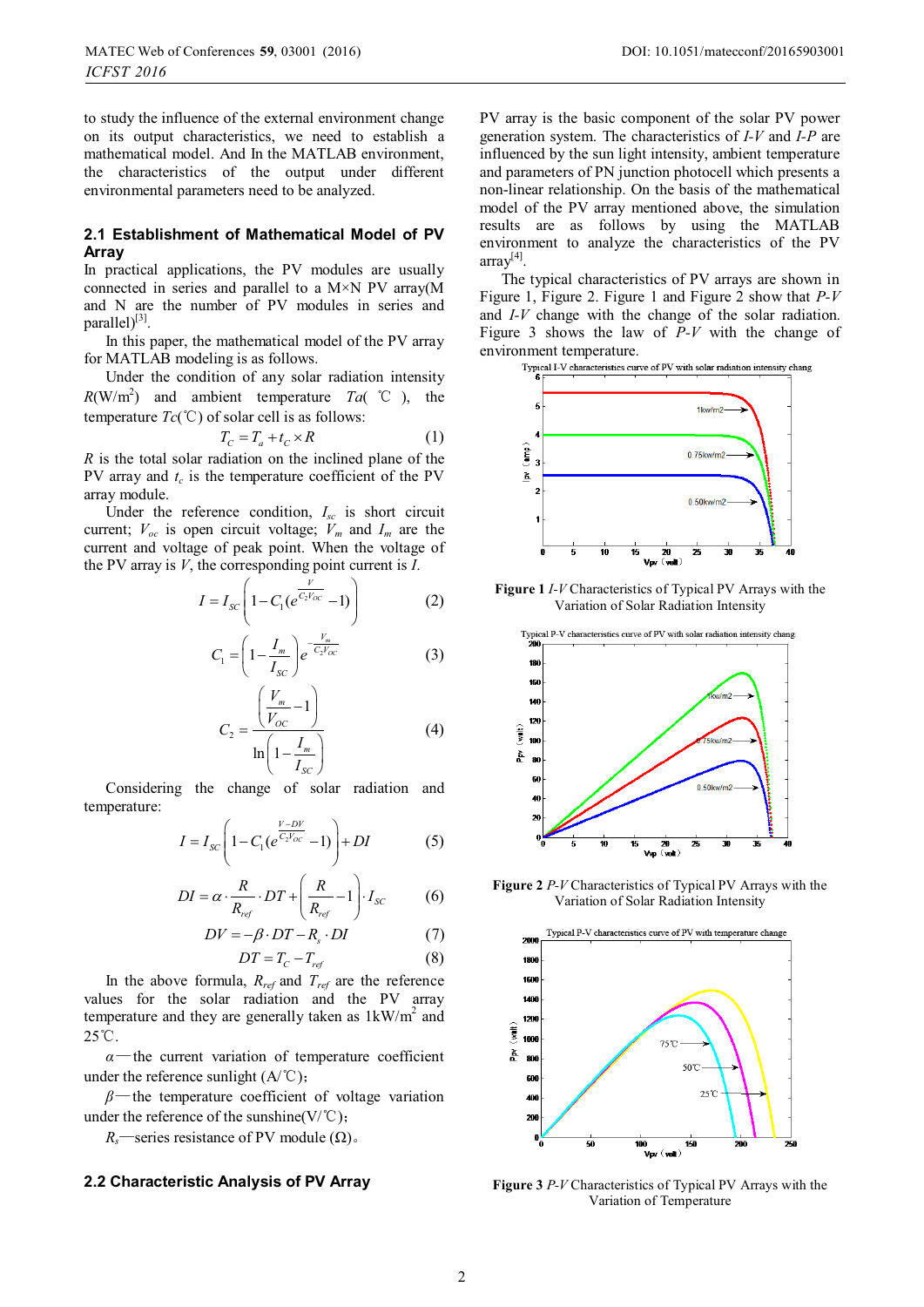### **3 Research on Maximum Power Tracking Control of PV Array**

To improve the efficiency of PV power generation system and make full use of the energy generated by the PV array is the basic requirements of PV power generation system. Now the PV power generation system usually requires the output power of the PV array has always been the largest. It is that the system should be able to track the maximum power point of the PV array<sup>[5]</sup>.

The output characteristic of PV array is nonlinear and its output is influenced by the intensity of solar radiation and ambient temperature and load. In the solar radiation intensity and environment temperature, PV array can work in different output voltage. But only in a given output voltage, the output power of PV array can reach the maximum and then the working point of PV array reaches the highest output power voltage curve which is known as maximum power point. Therefore, to improve the overall efficiency in the PV power generation system, an important way is to adjust the working point of the PV array in real time so that it always works in the vicinity of the maximum power point. This process is referred to as the maximum power point tracking (MPPT).

In this paper, a mathematical model of the maximum power point tracking of PV array is established based on the Newton iteration method for solving MPPT points.

The power of PV array in any solar radiation intensity and ambient temperature is as follows:

$$
P = IV = \left(I_{sc}\left(1 - C_1 \left(e^{\frac{V - DV}{C_2 V_{sc}}} - 1\right)\right) + DI\right)V\tag{9}
$$

By the extreme conditions of *dP/dV*=0, we can know:

$$
I_{sc}\left(1-C_{1}\left(e^{\frac{V\cdot DV}{C_{2}V_{oc}}}-1\right)\right)+DI-VI_{sc}e^{\frac{V\cdot DV}{C_{2}V_{oc}}}/\left(C_{2}V_{oc}\right)=0\ (10)
$$

The formula above is a transcendental equation and we can use Newton method to iterative solution of the corresponding maximum power point of the voltage *Vmax*.

$$
V_{k+1} = V_k - \frac{P'(V_k)}{P''(V_k)}
$$
 (11)

$$
=V_{k} - \frac{1+V_{k}\left(-I_{sc}\frac{C_{1}}{C_{2}V_{oc}}e^{\frac{V_{k}-DI}{C_{2}V_{oc}}}\right)}{\left(2+\frac{V_{k}}{C_{2}V_{oc}}\right)\left(-I_{sc}\frac{C_{1}}{C_{2}V_{oc}}e^{\frac{V_{k}-DI}{C_{2}V_{oc}}}\right)}
$$
(12)

When $|V_{k+1}-V_{k}| \leq \varepsilon_{1}, V_{max} = V_{k+1}.$ 

In the above formula,  $V_{k+1}$  and  $V_k$  are the iteration values of  $k+1$  and  $k$  respectively.  $\varepsilon_l$  is iterative precision.  $P'(V_k)$  and  $P''(V_k)$  are the first and second order derivatives of *V* under the iteration of the *k*. Putting all the  $V_{max}$  into the equation (5), we can get  $I_{max}$ . Thus the maximum power  $P_{max}$  can be obtained by the following formula:

$$
P_{\text{max}} = V_{\text{max}} \cdot I_{\text{max}} \tag{13}
$$

The simulation results show that it is able to track the maximum power point of the PV array stably and efficiently under the control of this method and quickly find a new job, keep the system stable, exhibit good

dynamic characteristics at the same time in sunshine intensity, environment temperature and other parameters of the system disturbance.

#### **4 General MATLAB Simulation Model of PV Array**

A general simulation module of PV array with MPPT is established based on the above specific algorithm and simulation model in the MATLAB environment by using Simulink tools and combined with the preparation of the M function. The M function is used to solve the voltage and current of the maximum power point of the PV array in the corresponding arbitrary solar radiation intensity.

Figure 4 is the realization of the voltage of any PV cell by MATLAB Function to obtain the maximum power control voltage and to obtain the maximum current by using the *f*(*u*) function in the MATLAB/Simulink and the formula (5) in the previous mathematical model.



**Figure 4** The Internal Structure of the General Simulation Model of PV Array

After the common simulation module of the PV array being written, it will be packaged. Figure 5 shows the appearance of the model and its internal package a number of parameters. The user can get the user interface which is shown in Figure 6 by clicking the icon in Figure 5 to facilitate the setting of the parameters thereby forming a PV array under different parameters.



**Figure 5** General Simulation Package Model of PV Array

The general simulation model of PV array with MPPT is the key component of the PV power generation system. The establishment of the model provides a basic guarantee for the research of the maximum power point tracking, guiding theory and system design of PV system.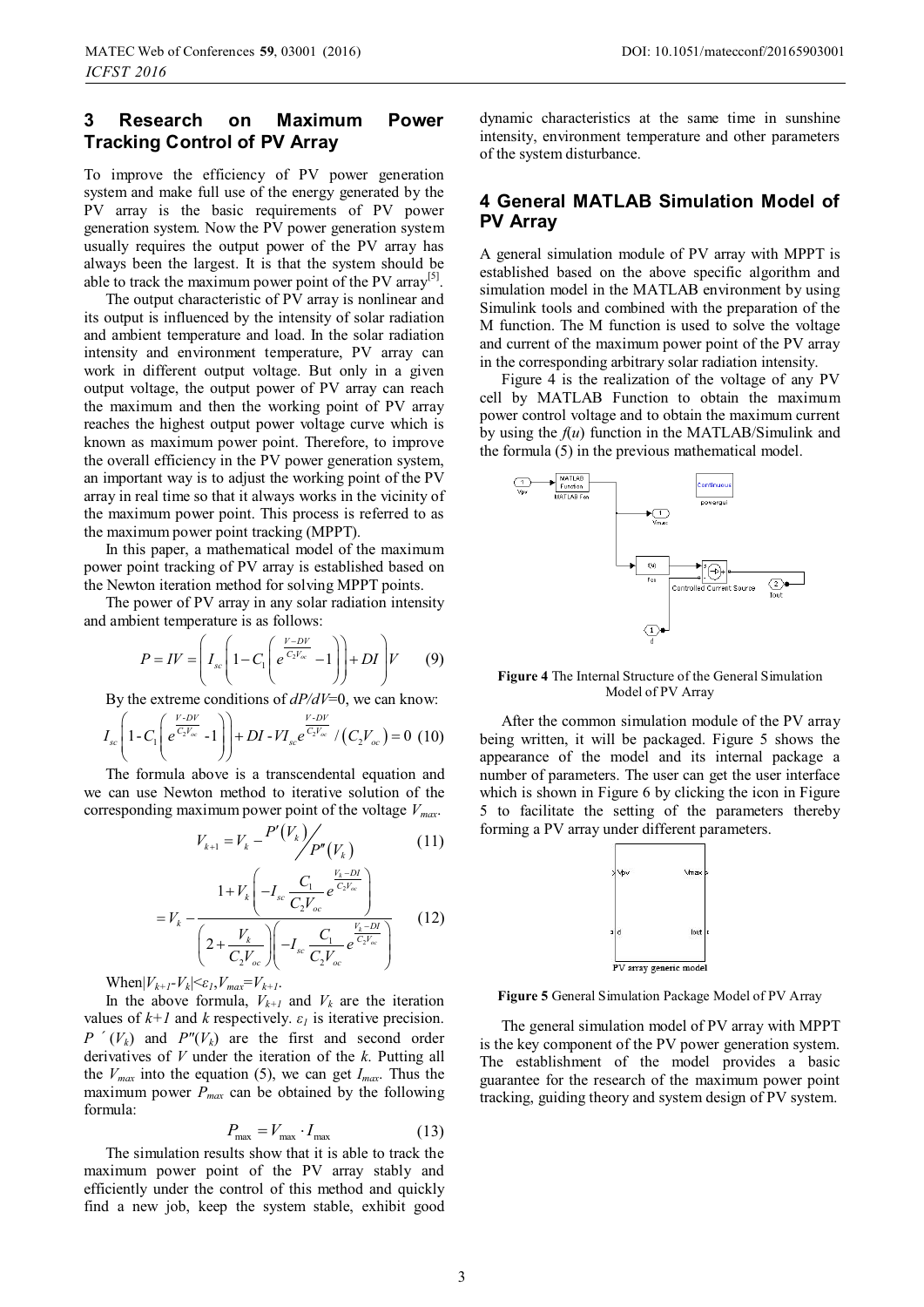|                       | Block Parameters: Subsystem     |        |      |       |
|-----------------------|---------------------------------|--------|------|-------|
|                       | PV array generic model (mask)   |        |      |       |
|                       | This is PV array generic model  |        |      |       |
| Parameters            |                                 |        |      |       |
|                       | Voltage temperature coefficient |        |      |       |
| 0.700                 |                                 |        |      |       |
|                       | Current temperature coefficient |        |      |       |
| 0.015                 |                                 |        |      |       |
| Series resistance     |                                 |        |      |       |
| $\overline{2}$        |                                 |        |      |       |
| Reference temperature |                                 |        |      |       |
| 28                    |                                 |        |      |       |
|                       | Reference solar radiation       |        |      |       |
| 1000                  |                                 |        |      |       |
| Peak voltage          |                                 |        |      |       |
| 300                   |                                 |        |      |       |
| Peak current          |                                 |        |      |       |
| 10.25                 |                                 |        |      |       |
| Open-circuit voltage  |                                 |        |      |       |
| 320                   |                                 |        |      |       |
| Short circuit current |                                 |        |      |       |
| 10.65                 |                                 |        |      |       |
|                       |                                 |        |      |       |
|                       | OK                              | Cancel | Help | Apply |

**Figure 6** User Interface of General Simulation Model of PV Array

## **5 Application of General Simulation Model of PV Array in Grid Connected System**

A general simulation model of the PV array is obtained which is used in the single phase PV grid connected system. The basic idea is to put the maximum current output of the PV array to the positive end of the inverter bridge. And the inverter bridge is triggered by the pulse trigger and the DC power is changed into AC so as to realize the grid connection with the single phase 220V. The single phase AC voltage and current and voltage amplitude after grid connection are measured by the measuring element and as the simulation results. The PV array is respectively provided with the simulation results when the solar radiation intensity is reduced from  $1000 \text{W/m}^2$  to  $800 \text{W/m}^2$  and  $600 \text{W/m}^2$ . DC-AC inverter module is the universal inverter bridge in MATLAB. MATLAB model of single-phase grid-connected system is shown in the following figure<sup>[6][7]</sup>.

Based on the research above, we obtain the gridconnected voltage fundamental amplitude, single-phase grid connected voltage, grid connected current, voltage of the input terminal of the inverter and the output current of the PV array of PV grid connected system when solar radiation intensity is reduced from  $1000 \text{W/m}^2$  to  $800 \text{W/m}^2$  and  $600 \text{W/m}^2$ . We can see from the simulation results that the simulation model has the change of the PV array in real time simulation of different solar radiation intensity and the simulation results are as follows.

It can be seen from the simulation results that the inverter input voltage has been dropped from 268V to 265.6V and 264V and the drop range is within the range of 4V because of the control strategy adopted for the fixed modulation ratio when the solar radiation intensity is decreased from 1000  $W/m^2$  to 800  $W/m^2$  and 600  $W/m<sup>2</sup>$  and t=1s, t=2s. The simulation result is shown in Figure 8. As can be seen from Figure 9, the PV array output current is reduced from 10.65A to 8.45A and 6.25A respectively. Figure 10 shows the change of grid connected voltage and current with the change of solar radiation. As can be seen from the figure that the grid connected voltage amplitude is constant and the grid connected current decreases with the decrease of the solar radiation intensity when the solar radiation changes. And the current is gradually reduced from the 22A to 12A.

The simulation results show that the the Matlab simulation model of single-phase PV grid-connected system in this paper can output current and voltage quickly and accurately and with the changes in the intensity of solar radiation, the output current of inverter can also change correspondingly.



**Figure 7** MATLAB Simulation Model of Single Phase PV Grid-connected System